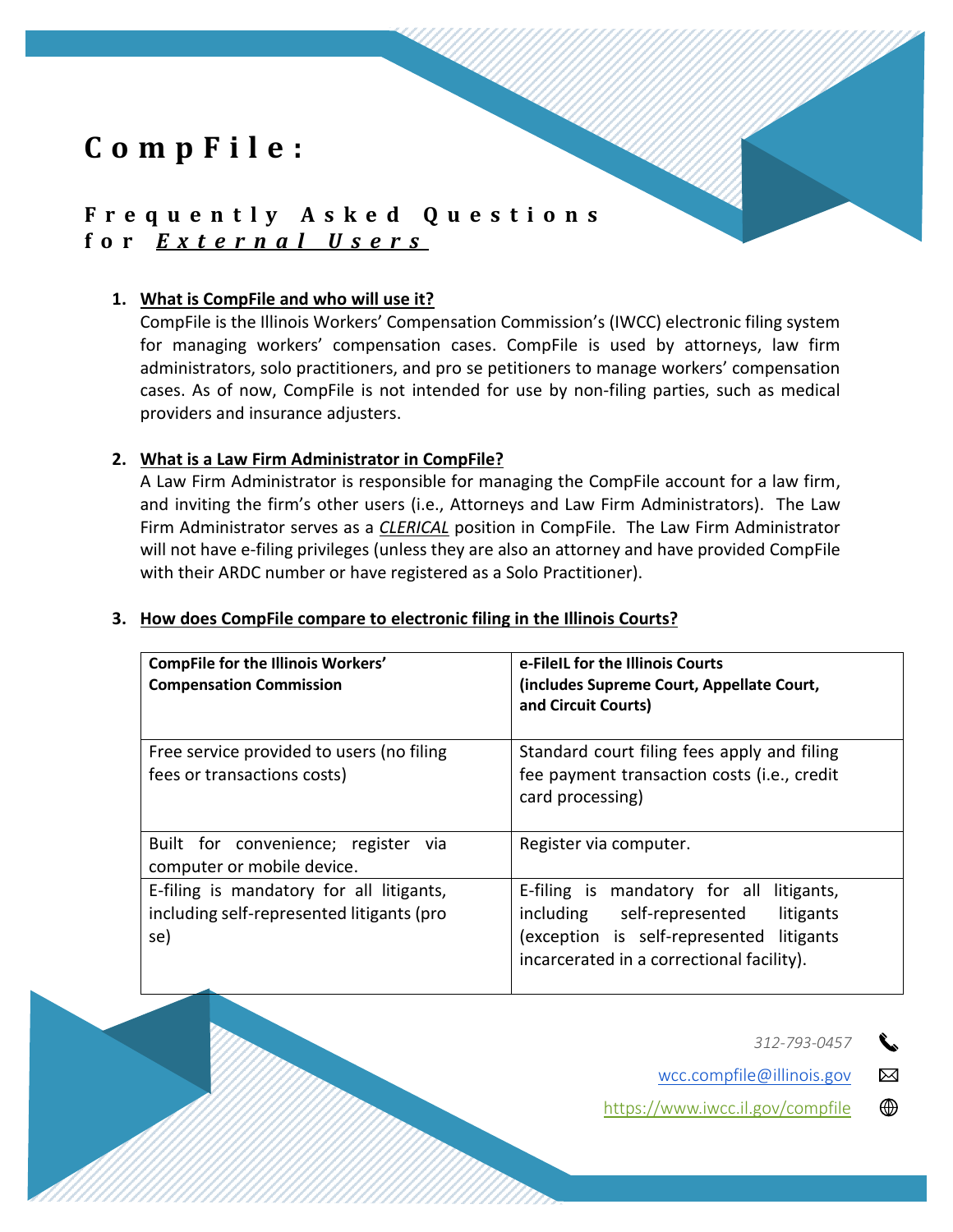## **F r e q u e n t l y A s k e d Q u e s t i o n s f o r** *E x t e r n a l U s e r s*

| CompFile for the Illinois Workers'<br><b>Compensation Commission</b>                                                                                                                                                                                                                                                                                                                                                                                                                      | e-FileIL for the Illinois Courts<br>(includes Supreme Court, Appellate Court,<br>and Circuit Courts)                      |
|-------------------------------------------------------------------------------------------------------------------------------------------------------------------------------------------------------------------------------------------------------------------------------------------------------------------------------------------------------------------------------------------------------------------------------------------------------------------------------------------|---------------------------------------------------------------------------------------------------------------------------|
| Does not use Electronic Filing Service<br>Providers (EFSP) to file with IWCC.                                                                                                                                                                                                                                                                                                                                                                                                             | Filers must use an Electronic Filing Service<br>Provider (EFSP) with most charging for<br>optional, value-added services. |
| CompFile will be implemented in three<br>releases with Release 1 in February<br>2020 (includes registration, user profile<br>setup and law firm administrator ability<br>to organize law firm structure), Release<br>2 in Summer 2020 (includes settlement<br>agreements and electronic signatures),<br>and Release 3 in Fall 2020 (includes<br>filing applications for adjustment of<br>claim and other pleadings, web forms,<br>decisions and notices, electronic<br>service and more). | <b>Illinois</b><br>Court<br>Supreme<br>announced<br>mandatory e-filing of civil cases on January<br>22, 2016.             |

**4. I am an attorney who practices workers' compensation in the State of Illinois. Do I have to register in CompFile?** 

**Attorneys will not register themselves directly via the CompFile website**. First, the law firm should assign a Law Firm Administrator to the firm. Once assigned, they should register themselves in CompFile via the CompFile website. Upon successful completion of registration, the Law Firm Administrator will invite all other law firm users to CompFile.

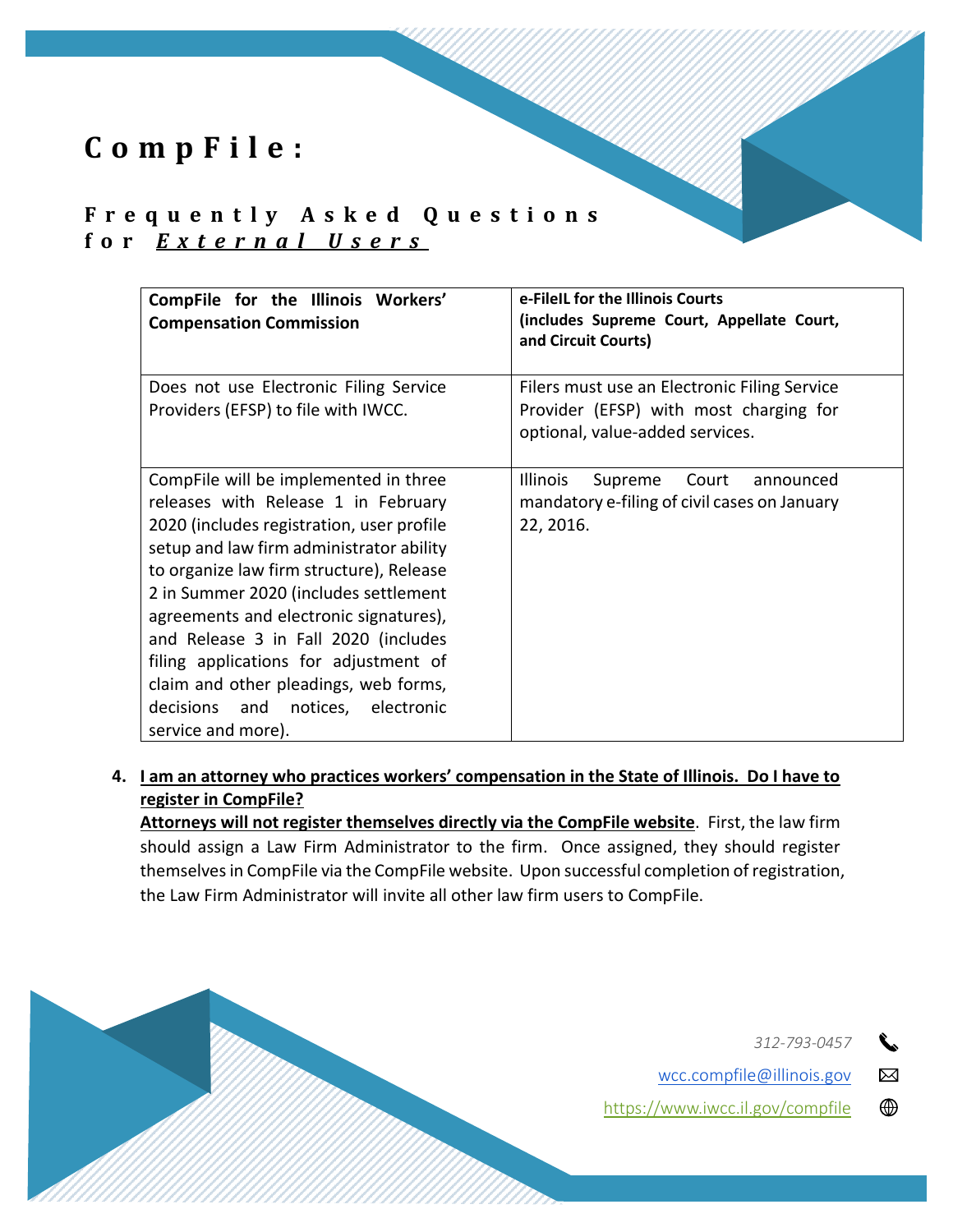## **F r e q u e n t l y A s k e d Q u e s t i o n s f o r** *E x t e r n a l U s e r s*

#### **5. I am an attorney. Do I have to use CompFile?**

Yes. Once the Law Firm Administrator invites you to join the law firm, you should set up your account in CompFile. This provides an opportunity to get comfortable with the new system prior to mandatory e-filing.

#### **6. Is my law firm required to register with CompFile? If so, why?**

Yes, law firms should begin registering for CompFile in February 2020. E-filing with the IWCC will be mandatory in Release 2 and Release 3. However, *registration is the focus during Release 1 of CompFile.* NOTE: No court documents are e-filed in CompFile as part of Release 1 (February 2020 release).

### **7. I am an attorney. Can I register myself for a CompFile account?**

No. Contact your Law Firm Administrator and they will invite you to join the law firm. If you are an attorney who has also been appointed as your firm's primary Law Firm Administrator, then you should register yourself via the CompFile website. In general, once your firm's Law Firm Administrator has registered, they should use the "Add Law Firm User" function within CompFile to invite all additional law firm users.

### **8. Do I need to have any special information to register with CompFile?**

You will need an IWCC Code Number. If you or your law firm have been doing business with the IWCC, then you already have an IWCC Code Number and will *not* need another one assigned to you. If you do not have an IWCC Code Number, one will be assigned to you through the registration process. You will need a valid email address, which will serve as your User ID in CompFile. You *will* be asked for additional information such as an address and phone number to complete the registration process. Finally, Attorneys must provide their ARDC Number to gain filing permissions within CompFile.

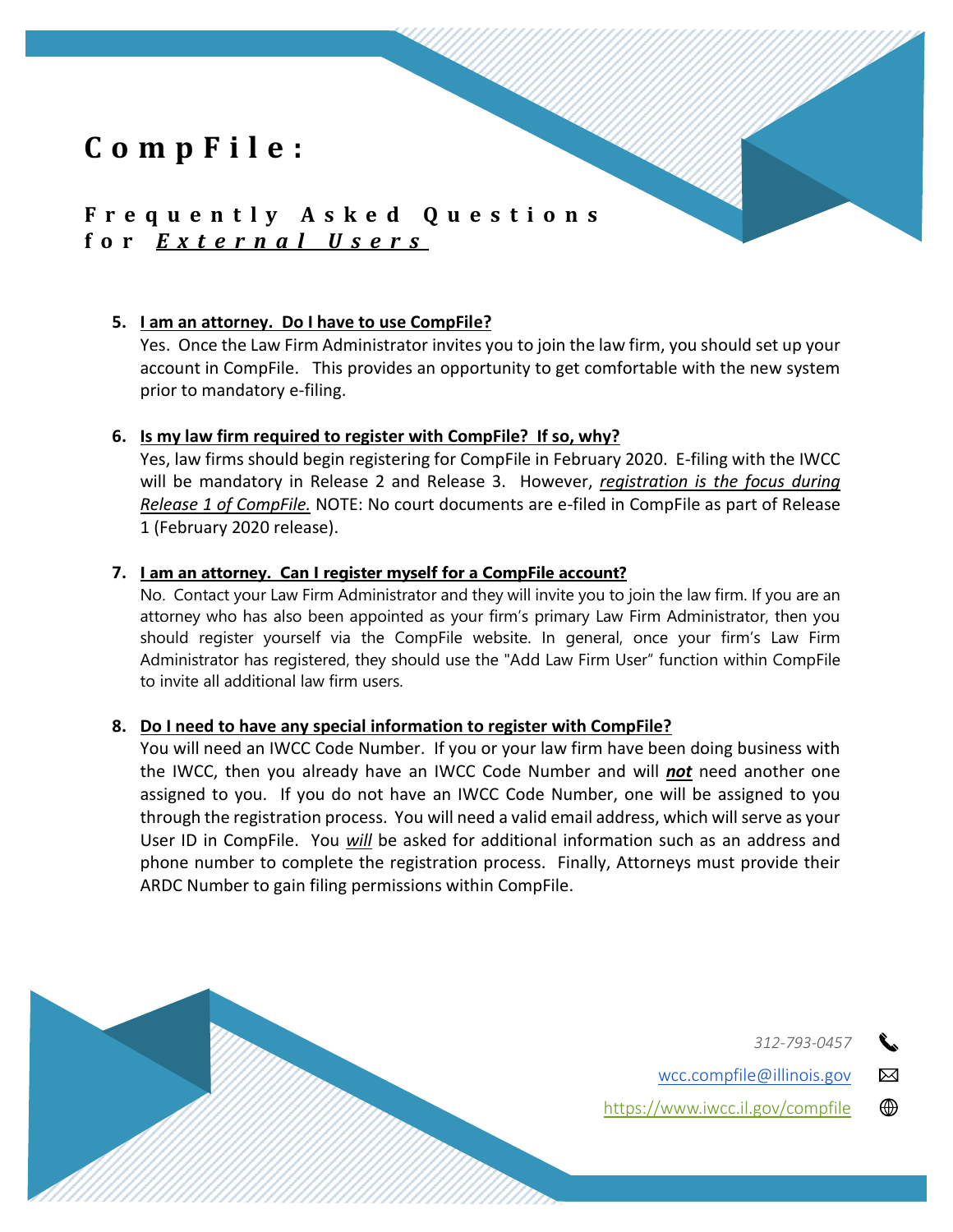# **F r e q u e n t l y A s k e d Q u e s t i o n s f o r** *E x t e r n a l U s e r s*

## **9. What is a Solo Practitioner?**

An attorney that practices independently in a law firm that may include non-attorney support personnel but does not generally include other attorneys. Solo Practitioner is a distinct user type within CompFile, and registering as one grants that user both Law Firm Administrator and e-filing permissions. A user can achieve the same permission set by registering as a Law Firm Administrator and providing an ARDC Number while registering.

### **10. What does it mean to be Pro Se?**

An individual who chooses to represent oneself (without hiring an attorney) on his or her workers' compensation case.

### **11. What is an ARDC Number?**

ARDC stands for the Attorney Registration & Disciplinary Commission. The ARDC operates at the direction of the Illinois Supreme Court, which has sole authority to regulate the admission and discipline of lawyers in the State of Illinois. Individuals registering as Attorneys in CompFile must provide an ARDC Number. The ARDC Number is used to assist the IWCC with the verification of Attorneys.

## **12. Upon receiving my invitation to CompFile, I cannot get the system to accept my password. Are there specific requirements for creating a password?**

Yes, passwords must be at least 8 characters and contain three of the following four-character types; uppercase letter, lowercase letter, number, and non-alphanumeric (special) character.

### **13. I am an attorney. What information do I need to register with CompFile?**

If you are registering as an Attorney, please contact your firm's designated Law Firm Administrator(s) to request an invite to the firm's account within CompFile. Your Law Firm Administrator MUST have your ARDC number and email address in order to generate your registration invite from within CompFile. Once you receive the invitation, you will create your password and agree to CompFile's Terms and Conditions to finalize your registration. If you are acting as a Solo Practitioner, you will need your IWCC Code Number (if you already have one; if not, one will be assigned to you) as well as your ARDC Number. You also will provide basic information such as a phone number, law firm website address, location address, etc.

*312-793-0457*

wcc.compfile@illinois.gov

<https://www.iwcc.il.gov/compfile>

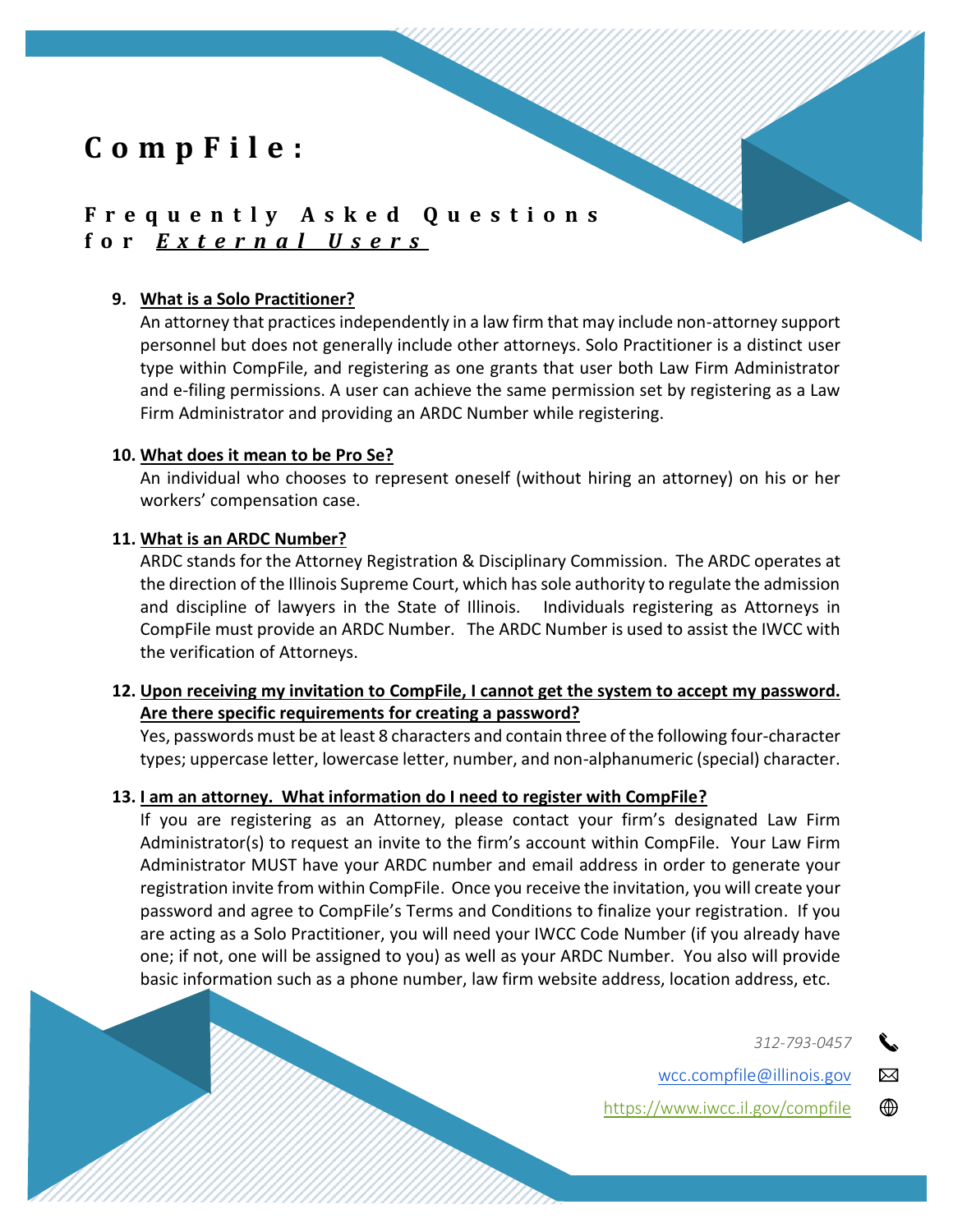## **F r e q u e n t l y A s k e d Q u e s t i o n s f o r** *E x t e r n a l U s e r s*

## **14. I am a person who wants to register in CompFile and file a workers' compensation claim. I am not an attorney and am not part of a law firm. What information do I need to register with CompFile?**

You will register in CompFile as a "Pro Se", a selectable user type from the CompFile Registration page. You will fill out basic information about yourself, such as name, address, phone number, and you must attest to the fact that you are at least 18 years old to complete your registration request.

#### **15. My password has been compromised. How do I change it?**

If you know your password, you may log into CompFile and go to your profile in the top-right corner of the portal. Click on your profile and you will be able to change your password. If you do not know your password, on the main screen of the portal right below the sign in area, you will click on 'Forgot your password'. You will enter your email address into the box and click submit. You will receive an email with instructions on how to reset your password. Finally, if you are unable to change your password using the two methods described above, you may contact the IWCC CompFile Support at [wcc.compfile@illinois.gov](mailto:wcc.compfile@illinois.gov) for assistance.

### **16. How will a Law Firm Administrator use CompFile?**

Law Firm Administrators will *manage* the law firm's information in CompFile, such as primary location address. They will set up the firm's users by sending invitations (via CompFile) to the attorneys at the firm once their initial registration is complete.

**17. Is it possible for our law firm to have more than one Law Firm Administrator in CompFile?**  Yes, the law firm may have multiple Law Firm Administrators to meet their business needs.

## **18. What happens if I am a Law Firm Administrator and one of our firm's attorneys has registered before receiving an invitation?**

Please contact the IWCC CompFile Team at [wcc.compfile@illinois.gov](mailto:wcc.compfile@illinois.gov) for assistance.

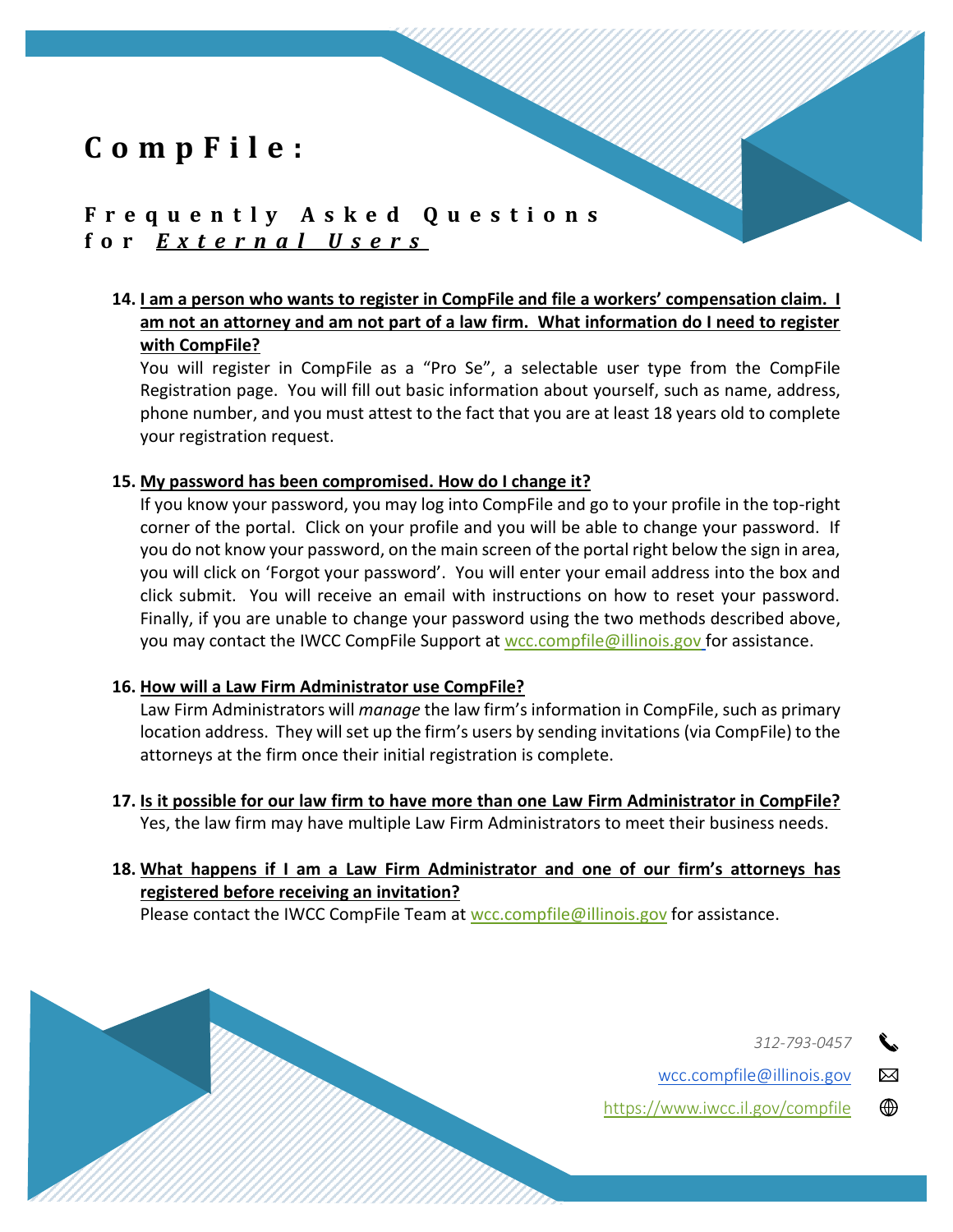## **F r e q u e n t l y A s k e d Q u e s t i o n s f o r** *E x t e r n a l U s e r s*

**19. Am I able to be both a Law Firm Administrator and an Attorney in CompFile? If yes, how do I do this and what kind of impact does it have on filing documents with the IWCC?** 

You may serve in both capacities (Law Firm Administrator and Attorney) within CompFile using one user account. You will register in CompFile as a Law Firm Administrator. You will enter the IWCC Code Number (if you already have one assigned to you) and enter your ARDC Number during the registration process. This will allow you to both manage the Attorneys (and other Law Firm Administrators should you decide to add them) as well as perform additional functionality in CompFile as it is implemented. A Law Firm Administrator can also grant Administrator permissions to any Attorney user within their firm, which has the same end result.

**20. If I am a Law Firm Administrator and a practicing Attorney within my firm, will I be able to keep my list of cases separate from the other attorneys at the law firm?**

CompFile does not currently have case filing capabilities. Please stay tuned for additional functionality in Releases 2 and 3.

**21. I am a Law Firm Administrator but not an Attorney in CompFile. Will I be able to file an application for adjustment of claim, settlement contract, or legal pleadings in CompFile for my boss (like I always do)?**

Any support staff submitting filings on behalf of their assigned attorney should do so by logging in as that attorney user to complete the filings. The information regarding such an "authorized agent" arrangement is detailed in the CompFile's Terms and Conditions, to which all users must agree during registration. Please review this information with your firm to determine the appropriate process. You may also contact the IWCC CompFile Team with additional questions or clarifications at [wcc.compfile@illinois.gov.](mailto:wcc.compfile@illinois.gov)

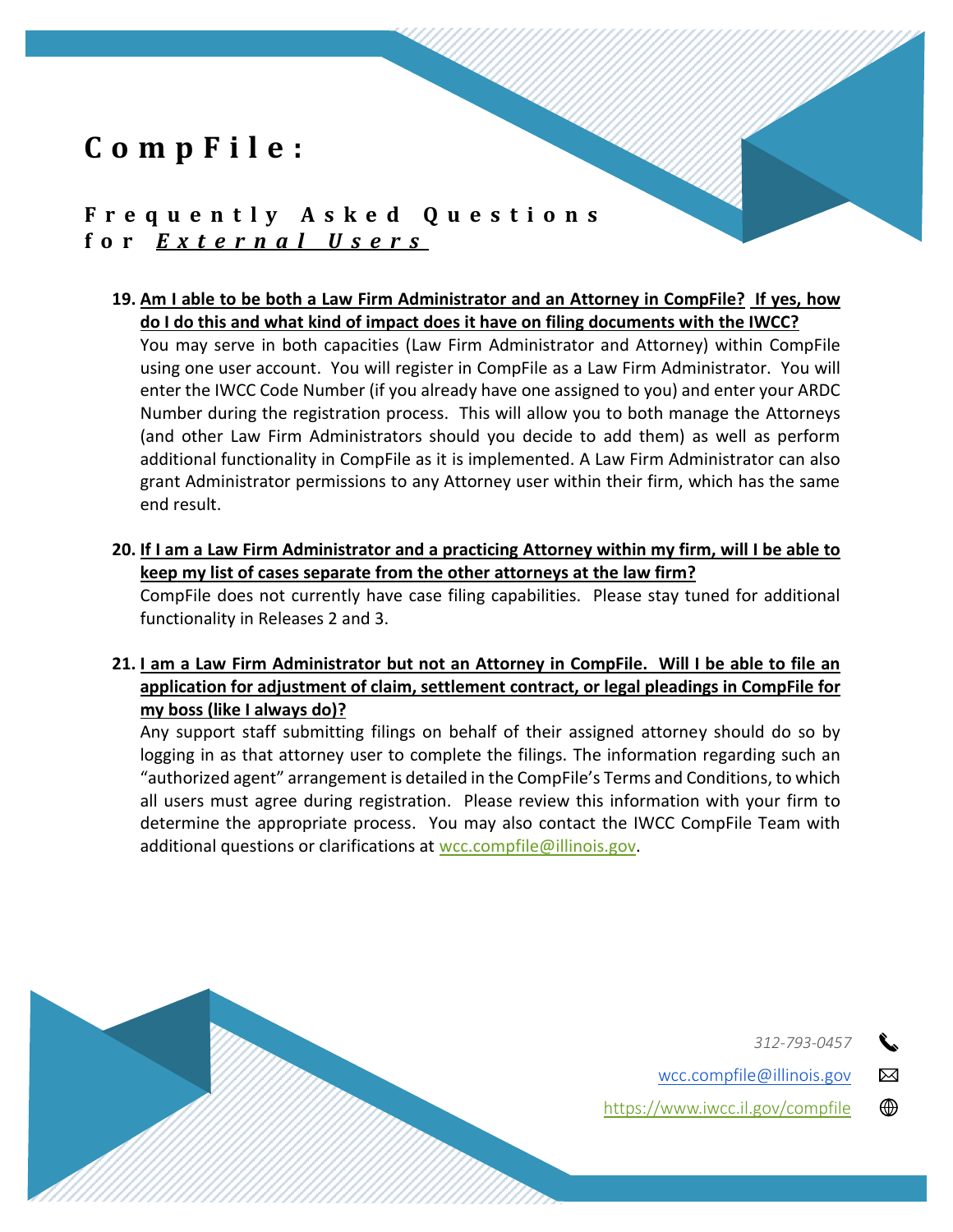## **F r e q u e n t l y A s k e d Q u e s t i o n s f o r** *E x t e r n a l U s e r s*

## **22. I am a solo practitioner. Is there anything special I should do to set up my profile in CompFile?**

By selecting the Solo Practitioner user type during registration, you establish yourself as a Law Firm Administrator as well as an Attorney within CompFile. This role will allow you to manage your law firm business as well as invite additional Law Firm Administrators to assist you in managing your CompFile account functions as we progress with the implementation of Releases 2 and 3.

## **23. By registering with CompFile, will I essentially be signing up for paperless service or will I still receive paper from the IWCC?**

When registering for an account in CompFile, you are required to accept the Terms and Conditions for using the CompFile system. By doing so, you are consenting to comply with the provisions of 50 Ill. Adm. Code 9015 in the Rules Governing Practice Before the Illinois Workers' Compensation Commission. More specifically, you may refer to Section 9015.50 regarding Service and Proof of Service for additional information.

### **24. I forgot my password to CompFile. What do I need to do to reset it?**

Navigate to the CompFile sign-in page. On the bottom-right side of the sign-in box, please click on "Forgot your password." This will prompt you to enter your email address (also known as your User ID) and click submit. You will receive an email with instructions on how to reset your password.

## **25. I do not have an IWCC Code Number and the registration page asks for one. What do I need to do?**

If you have confirmed that your law firm does not have an IWCC Code Number, simply leave this field blank and continue to the next field. By leaving this field blank, the IWCC will be alerted that you do not have a number and thus will provide you with one. You will see your assigned IWCC Code Number once registration is complete.

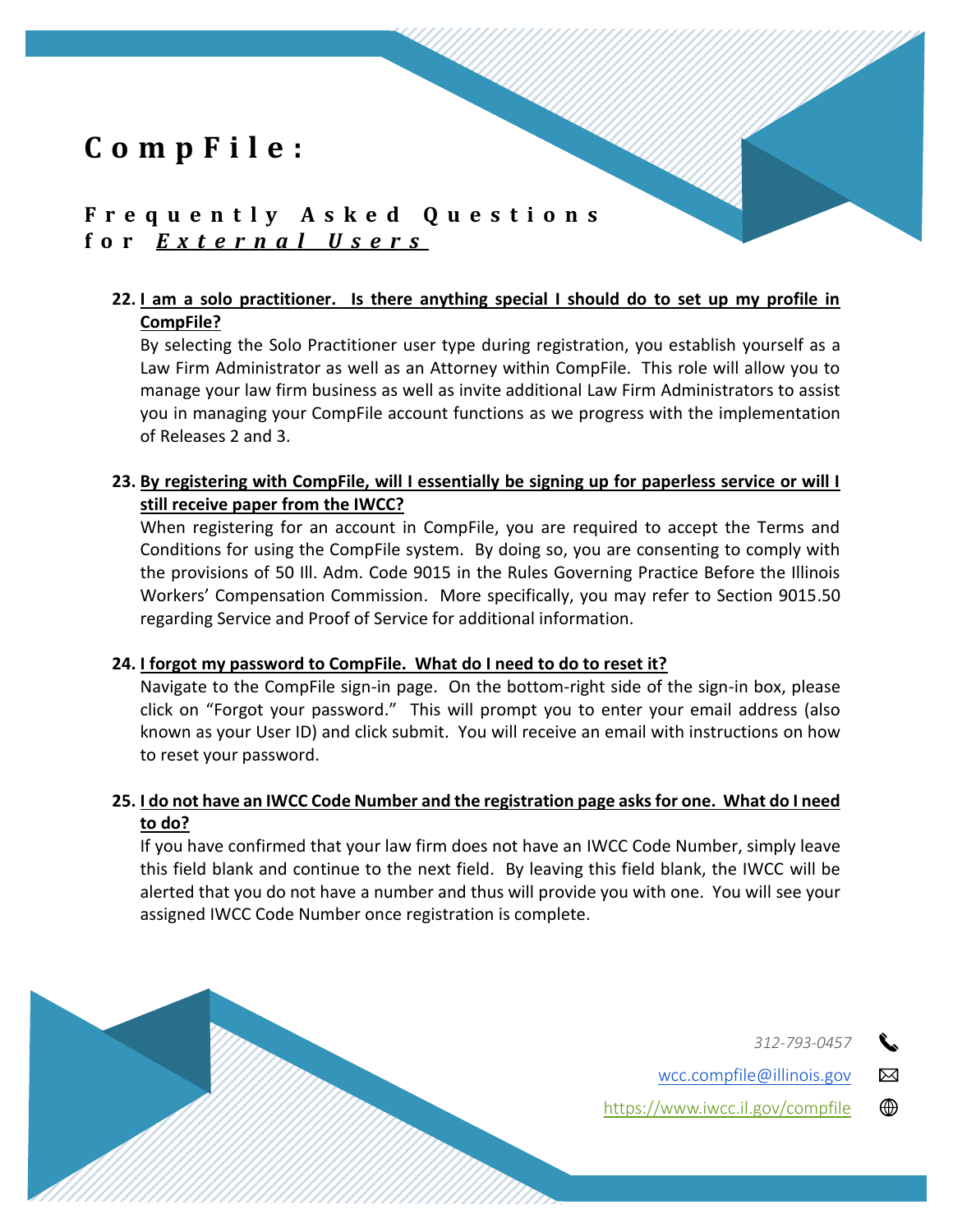# **F r e q u e n t l y A s k e d Q u e s t i o n s f o r** *E x t e r n a l U s e r s*

**26. I registered in CompFile but do not have time right now to complete my registration. Will the link I received in my email expire? If so, when?** Yes, the link will expire in five (5) calendar days.

**27. My Law Firm Administrator has added me as an Attorney in CompFile. I received an invitation to register but did not complete my registration before the link within the invitation expired. What do I do now?**

Please contact your Law Firm Administrator and ask him or her to resend the invitation.

**28. Is CompFile compatible with Internet Explorer? What other browsers can I use to access CompFile? Do I need to have the latest version of my internet browser?**

CompFile is compatible with multiple internet browsers (tested with IE, Chrome, Edge, Safari, and Firefox). CompFile is optimized for browsers running on Windows 10. The IWCC recommends updating to the newest version of your preferred internet browser for best performance.

- **29. Can I register for CompFile on my phone? Does it matter if I have an Android or iPhone?** Yes, you may register with CompFile on your mobile device. CompFile is compatible with Android and iPhone browsers.
- **30. Can I file pleadings on my Android or iPhone?** The size of the screen may limit your ability to fully review the documents prior to submittal, but you may file pleadings via your mobile device. NOTE: No court documents are e-filed in CompFile as part of Release 1 (February 2020 release).
- **31. When the attorneys in my law firm register for CompFile, do they use their personal email address, or their email address associated with the firm? Does it matter?**

The Law Firm Administrator will send invitations to the attorneys within the firm at the email address he or she normally uses to communicate with the firm's attorneys. This will be the email address associated with the law firm. In general, IWCC discourages use of non-work email addresses for registration purposes.

*312-793-0457*

wcc.compfile@illinois.gov

<https://www.iwcc.il.gov/compfile>

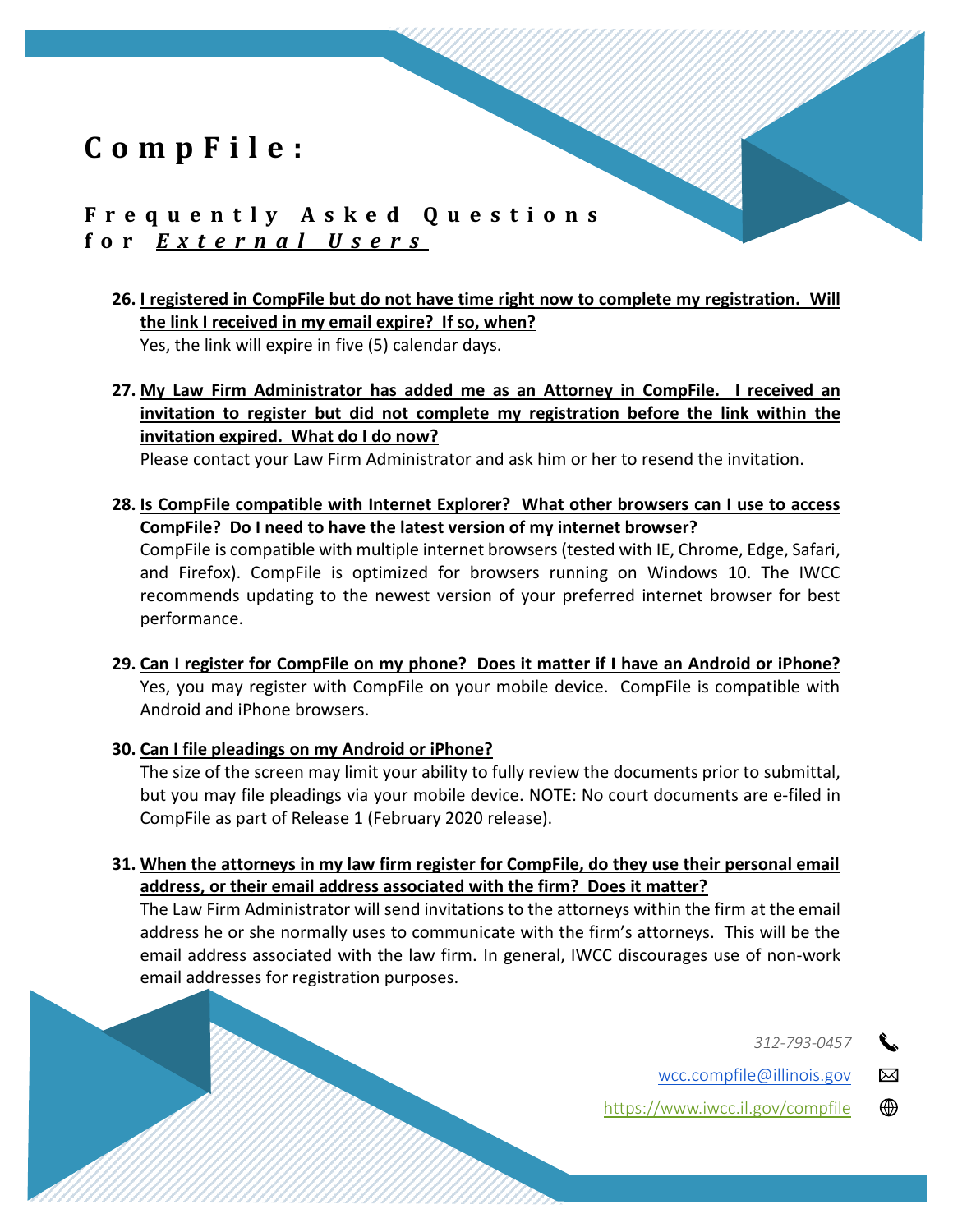## **F r e q u e n t l y A s k e d Q u e s t i o n s f o r** *E x t e r n a l U s e r s*

### **32. I am going to be assigned as a Law Firm Administrator for our firm. Do I add in all our attorneys or do they register for themselves?**

As the Law Firm Administrator, you will add and send invitations to the attorneys within the firm. This allows you to manage the firm's CompFile accounts. If the attorneys register for themselves, they will not be connected to the law firm.

### **33. I am a Law Firm Administrator. How do I add the law firm's attorneys to CompFile so they can register with the system?**

Please see the CompFile External Training Guide for step-by-step instructions.

**34. One of our attorneys is planning to retire soon. Do I delete them from the system or does the IWCC do that for us?**

Law Firm Administrators may *deactivate* Attorneys within the law firm's account. This will not delete the Attorney from the CompFile system, but he or she will no longer have an active role in CompFile or within your firm. Should he or she return to work for your firm, you will be able to *reactivate* this user account providing their email address remains exactly the same.

**35. CompFile is not working the way I think it should. Do I tell the IWCC? If so, how?**

Please let the IWCC CompFile Team know if CompFile is not working properly. You may reach the IWCC CompFile Team, by email at [wcc.compfile@illinois.gov,](mailto:wcc.compfile@illinois.gov) or by utilizing the Submit Feedback option directly from the CompFile portal.

## **36. Am I allowed to share my email/password to CompFile with anyone or am I supposed to keep those to myself?**

Please review the Terms and Conditions that you agreed to when registering with the CompFile system. These may be accessed in the CompFile portal on the bottom-right side of the screen. The Terms and Conditions detail specifics regarding user accounts, authorized agents, and the access and use of account information. Please contact the IWCC CompFile Support team with additional questions or clarifications at [wcc.compfile@illinois.gov.](mailto:wcc.compfile@illinois.gov)

*312-793-0457*

⊠

wcc.compfile@illinois.gov

⊕ <https://www.iwcc.il.gov/compfile>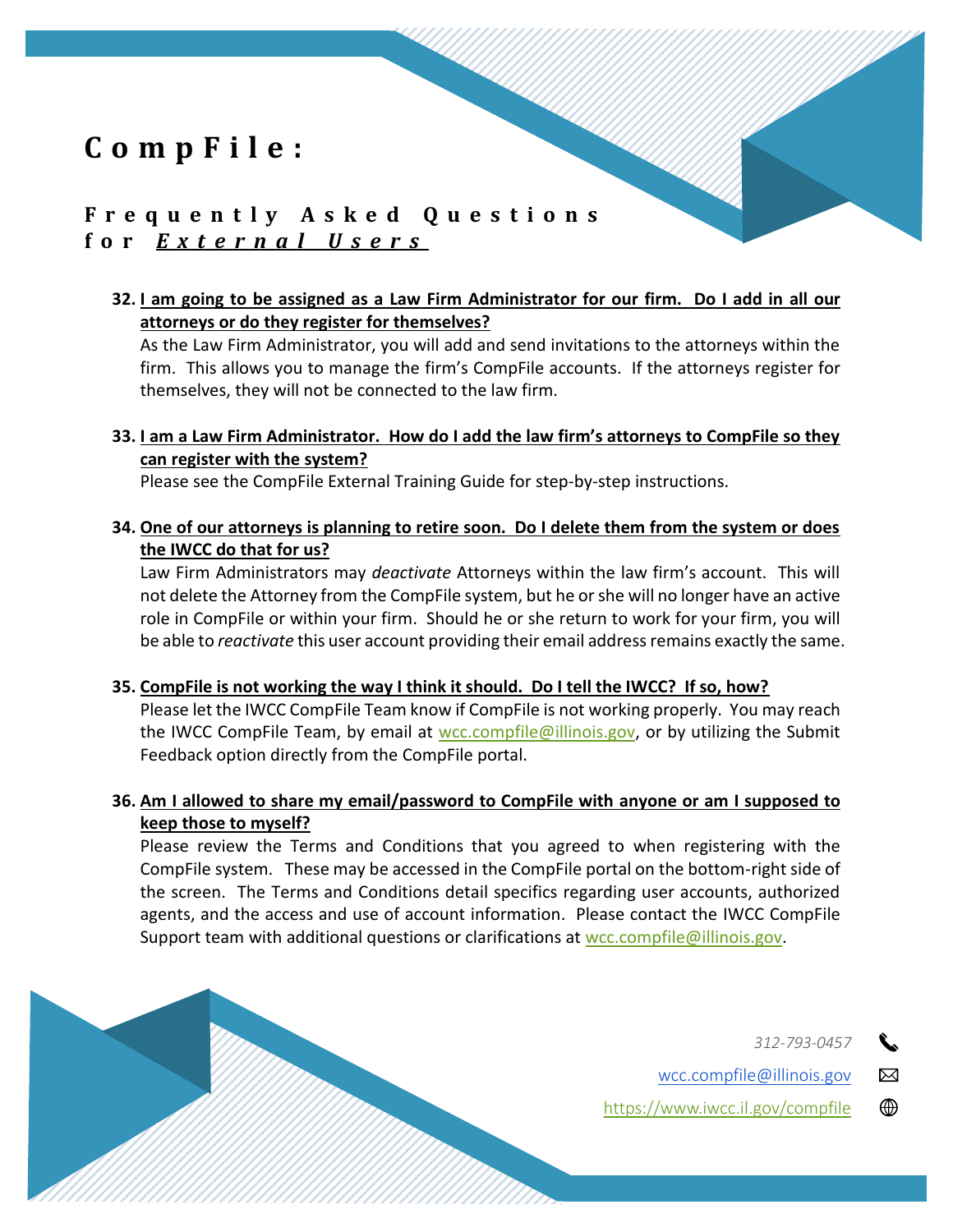## **F r e q u e n t l y A s k e d Q u e s t i o n s f o r** *E x t e r n a l U s e r s*

### **37. My law firm address has changed. Do I have to do anything in CompFile? Do we have to file a change of address in every case we have before the IWCC?**

CompFile registered users agree to keep their account information up to date as per the Terms and Conditions. Therefore, any address changes need to be made to the law firm account by the Law Firm Administrator. CompFile does not currently have filing capabilities, but, until further notice, **firms are still required to file a Notice of Change of Address with IWCC if their address changes.**

## **38. I signed up for a CompFile account but used the wrong email address. Can I delete it and start over? If not, what should I do?**

Please contact the IWCC CompFile Team by email at [wcc.compfile@illinois.gov](mailto:wcc.compfile@illinois.gov) for assistance.

#### **39. What are the hours of operation for CompFile?**

CompFile is available twenty-four hours a day, seven days per week, excluding scheduled maintenance or unanticipated technical interruptions.

#### **40. What are the hours of live support for CompFile?**

The CompFile system will be available twenty-four hours a day, seven days per week, excluding scheduled maintenance or unanticipated technical interruptions. Staffing for email/phone/feedback responses is available Monday-Friday, 8:30 a.m. - 5:00 p.m. (Central Time).

## **41. Will there be training that I can attend for the CompFile system? Hands on, in person or online?**

The IWCC CompFile Team will hold multiple training opportunities in various formats. The IWCC is publishing information about training opportunities on the IWCC website and through its communication network.

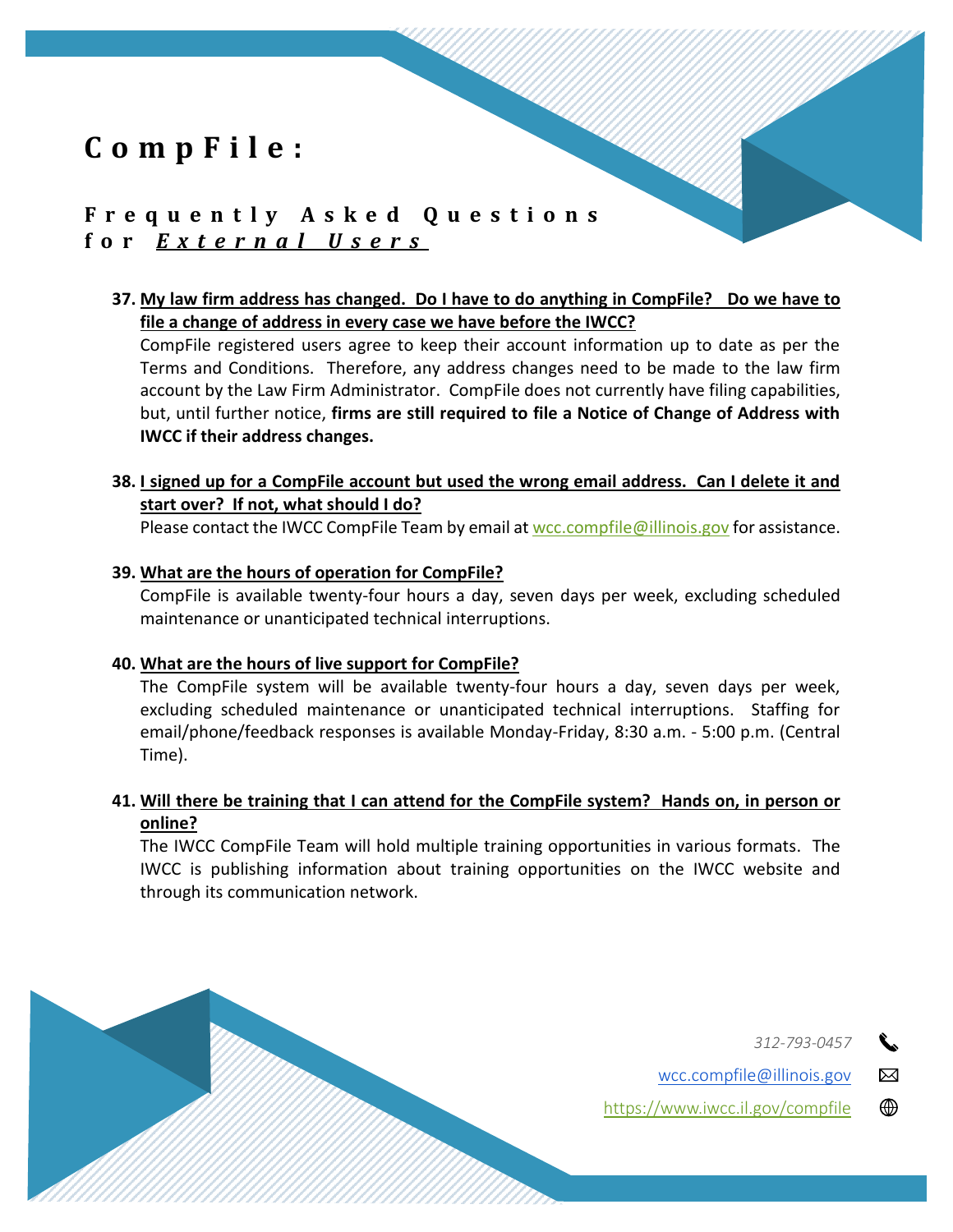## **F r e q u e n t l y A s k e d Q u e s t i o n s f o r** *E x t e r n a l U s e r s*

**42. In CompFile, will there be paperless notification? Will I receive an email from CompFile when something has been filed?**

CompFile does not have filing capabilities currently. Please stay tuned for additional functionality in Releases 2 and 3.

**43. I am an Attorney in CompFile and would like to upload a photo to my profile. Is that something that I can do in CompFile and, if so, is there a format for upload?**

You may upload a photo to your profile in CompFile. Your photo MUST be in one of the following formats: jpg, or png.

**44. I am an attorney. I used to work for Law Firm XYZ but now I work for Law Firm ABC. What do I need to do in CompFile to change firms?**

Law Firm XYZ 's Law Firm Administrator will need to deactivate you in the firm's account (this has probably already been done, but you should verify). Law Firm ABC's Law Firm Administrator will be able to add you to new firm's account and you will receive an invitation to join the firm. The email address you use for Law Firm ABC will differ from the email address you used for Law Firm XYZ.

#### **45. Is my IWCC Code Number changing?**

For most attorneys, no. If your IWCC Code Number is specific to you, not your Law Firm, you will be assigned your Law Firm's IWCC Code Number. If you're already using your Law Firm's IWCC Code Number, it will remain the same in CompFile. Someone from IWCC will inform you if your IWCC Code Number changes.